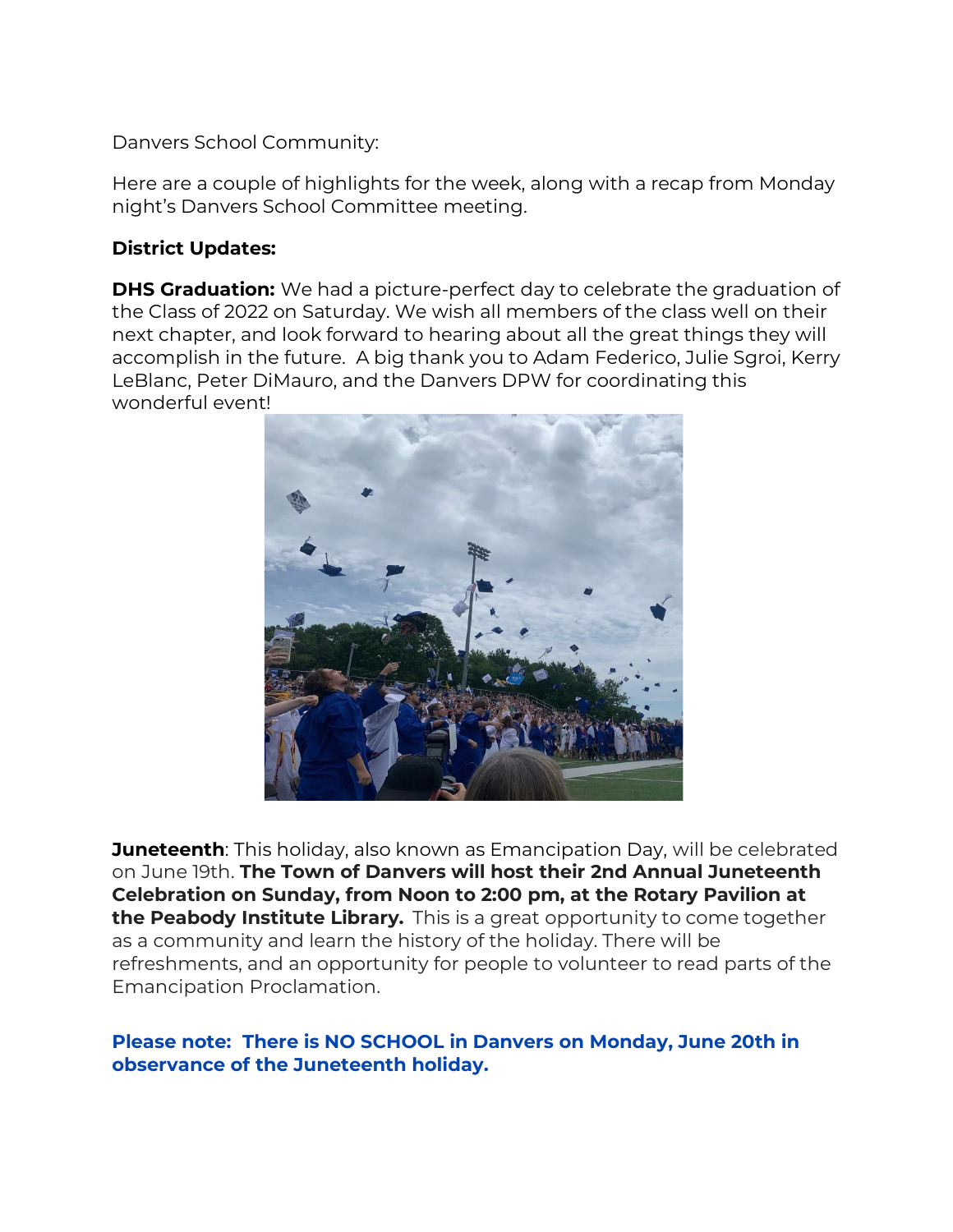**Last Day of School Reminder:** *The last day of school for the 2021-2022 school year is Thursday, June 23rd, with dismissal at 11:35 am at the middle and high schools, and 12:05 pm at the elementary schools.* Food Services will be offering free lunches for students on the last day of school. Lunch is available for families who would like one sent home with their student(s) on Thursday, 6/23/22.

Parents of elementary and middle school students must pre-order lunch by 10:00 pm on Tuesday, 6/21/22 by using this link: [Last Day of School Lunch](https://docs.google.com/forms/d/e/1FAIpQLSd1HYy97gW3Ti_vX8Wj_wJQmYPtHWvkoVKnD2FJAoBZN0K4fw/viewform)  [Order.](https://docs.google.com/forms/d/e/1FAIpQLSd1HYy97gW3Ti_vX8Wj_wJQmYPtHWvkoVKnD2FJAoBZN0K4fw/viewform) High school students can grab lunch from the Snack Bar as they are dismissed that day.

**Please note:** These lunches will NOT be served in school. They will be available as Grab & Go for students to take home at the end of the school day.

# **June School Committee Recap**

**Appreciation**: Chairman Crane recognized the passing of former Town Manager, Wayne Marquis, and acknowledged all of his contributions to the town with a moment of silence.

# **Danvers Pride Presentations:**

Great Oak Elementary: Second grade students discussed a project that they worked on with Twin Oaks Nursing Home. They created Kindness Rocks and the students explained the messages they wrote on them. They also talked about books they read and discussed during SEL. Then, 5th grade students talked about three projects they worked on: "I Am From" poems, using colored pencils in their identity work, and identity webs.

[Riverside Elementary](https://drive.google.com/file/d/1s_wLid4mTrgRrw-fB1hdnKO74ZXRU1PN/view): Student Council members discussed the group's goals and why they chose the acronym of PRIDE as their theme. They shared a video with students from the Learning Center classes stating why they love Riverside.

[School Safety Update:](https://docs.google.com/presentation/d/1mWsx14jeyFE83U1iUq6VjehamhwcstkcR5duv803My4/edit?usp=sharing) The Interim Superintendent reviewed the latest school safety information.

[Post Graduation Update:](https://docs.google.com/presentation/d/1ylLzTnu4ZcfUnyqzsh9DvA8IGuPNJ6tLoP6P-U5McCI/edit#slide=id.g12804cf68df_0_0) Danvers High School commencement exercises were held on Saturday, June 11th, and Principal Adam Federico shared a presentation about graduates' post-secondary plans.